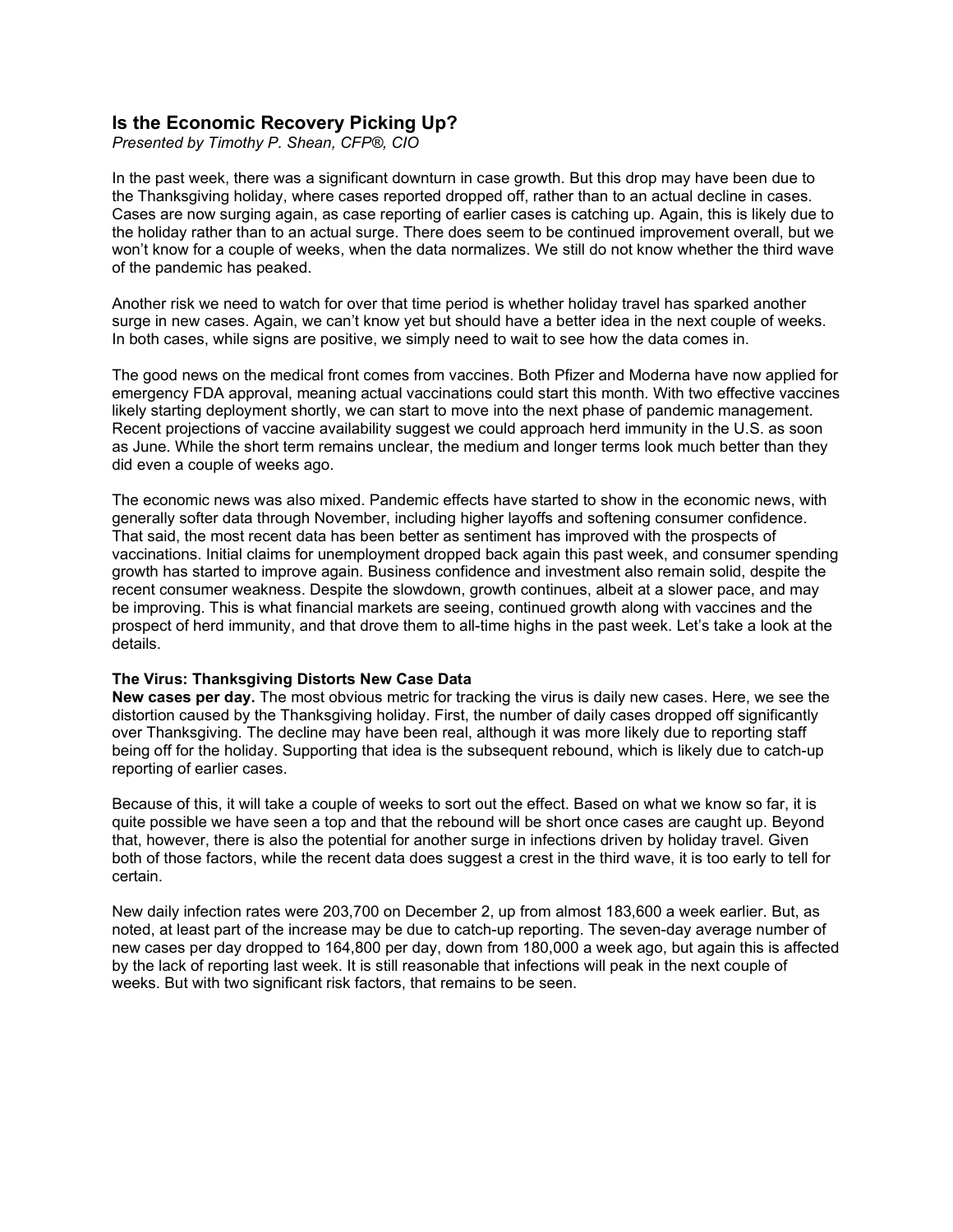#### **Daily New Cases**



*Source: <https://www.worldometers.info/coronavirus/country/us/>*

**Death rate.** The death rate reporting was also affected by the holiday, and the same caveats apply. This is a lagging indicator, and it runs from 6–8 weeks behind case growth. As such, recent increases in the death rate reflect faster infection growth in mid-October. On a seven-day moving average basis, daily deaths were at 1,658 as of December 2, down from 1,713 in the prior week. As the number of new cases has spiked since early October, we can reasonably expect death rates to increase substantially over the coming weeks.



*Source: <https://www.worldometers.info/coronavirus/country/us/>*

**Testing.** Finally, we see the same distortion in the testing news. But in this case, the implications are positive rather than negative. Where the improvement was not as great as it looked in the case data, here the decline is not as bad as it looks. The number of tests dropped off during the holiday week. Although the positive rate rose, that likely reflects the fact that the tests that were done were more likely to be targeted to those most likely to be infected. The current level of positives has spiked in recent days, but it may well roll over again as testing numbers normalize.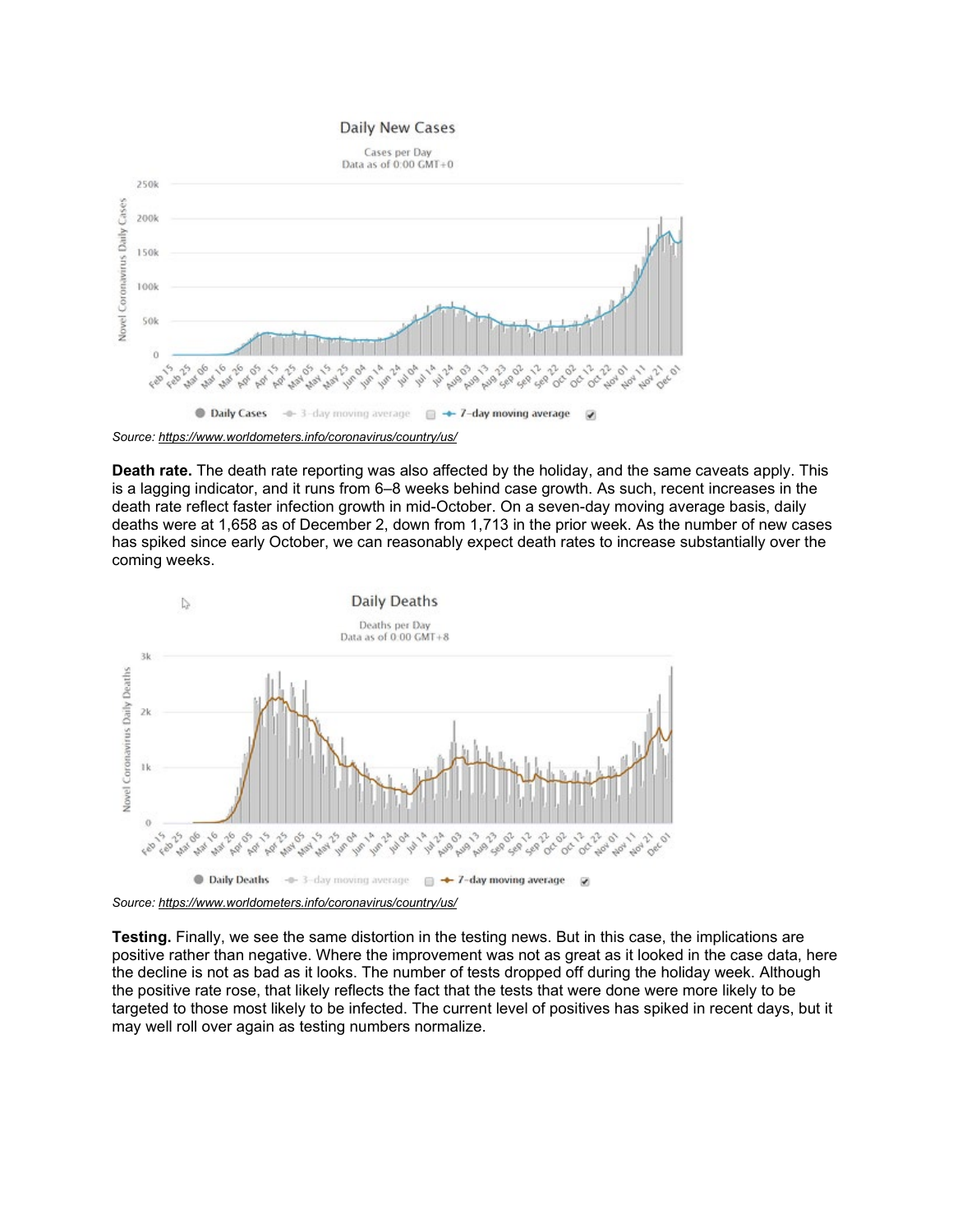



The bottom line is that, on the medical front, despite signs of improvement, the effects of Thanksgiving (both the data distortion and the potential travel effects) mean that we will not know for several weeks whether the third wave has crested or not. As such, the risks are still substantial. That said, given the wider imposition of shutdowns and restrictive policy action, further improvement is likely after that time period. At that point, vaccinations should start to bring the pandemic under control as well. While we still see risks in the short term, the medium- and longer-term pictures look brighter.

## **The Economy: Data Softer, But Signs of Faster Growth**

**Consumer economy.** While the medical situation remains in flux over the next couple of weeks, the economic recovery, which had been showing signs of slowing, may now be picking up. Layoffs had been rising, but the most recent report had them dropping back again. Consumer confidence has softened, but retail spending continues to grow. Looking at higher-frequency data (as shown in the chart below), there are also signs that consumer spending may have started improving again. Overall, the data suggests that the third wave has slowed growth but that the vaccine news may be helping growth to recover.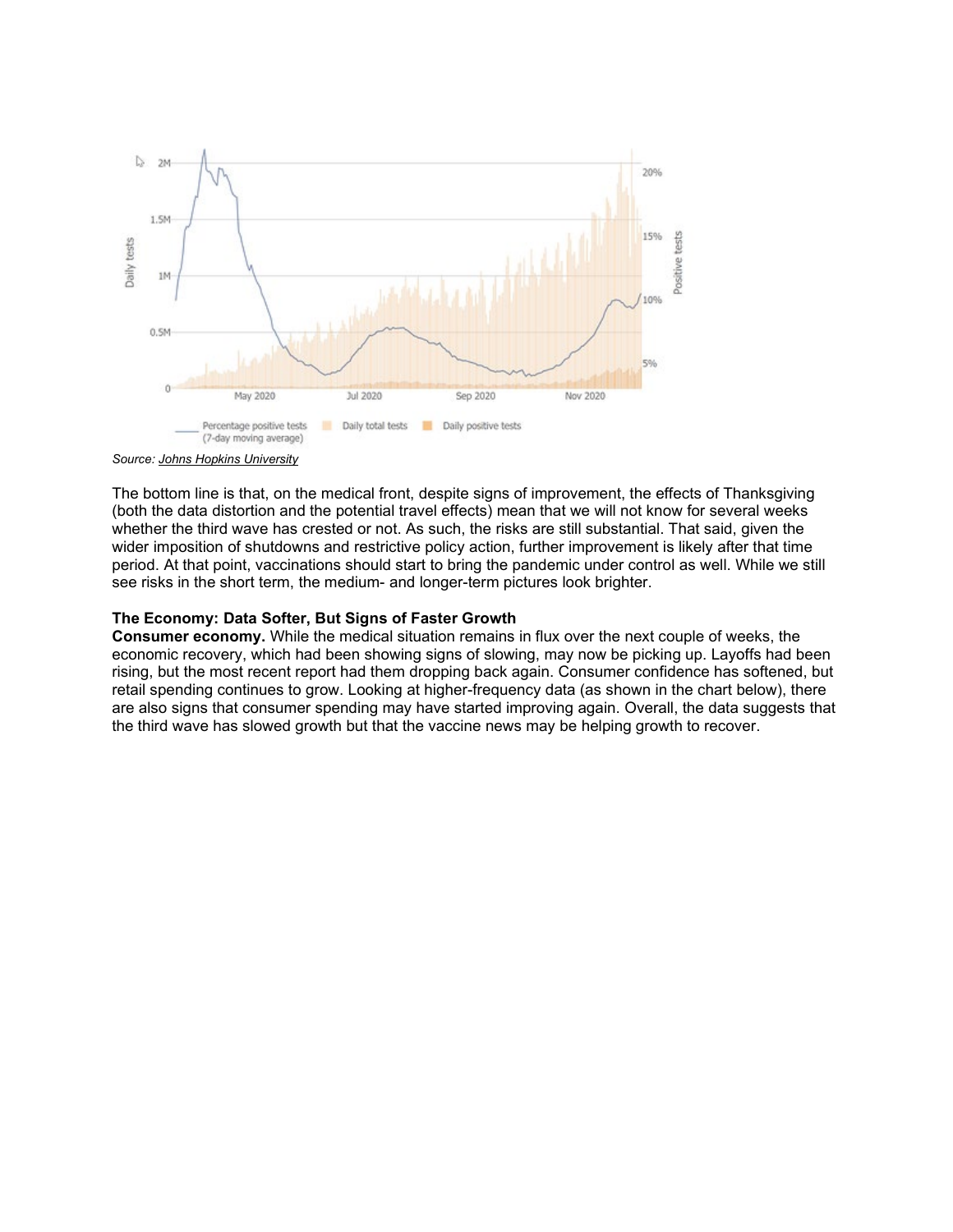

*Source: <https://tracktherecovery.org/>*

**CONTRACTS CONTRACTS** 

**Business sector.** Despite the slowing in the consumer economy, the business sector continues to do well. Business confidence and investment remain at pre-pandemic levels, and specific higher-frequency indicators are showing improvement in many cases.

The real question, going forward, is how durable this recovery is. Much of the data has continued to improve despite the ongoing third wave, suggesting substantial resilience, and there are signs that the economy is adapting to the pandemic. There are signs that the positive trends may have weakened—and lockdowns in several states will be a headwind. But given the resilience of the recovery in the face of the medical and stimulus headwinds, it is likely the recovery will be durable. And with recent positive news, it may improve again in coming weeks.

With that durability in the face of risk, we should remember there are also opportunities. The biggest one at the moment is that as vaccines become available, we could see consumer confidence and spending bounce back. Another is the very real prospect of another federal income support program, which would help the economy ride out any weakness. In any event, while there are certainly headwinds, so far at least, confidence and spending are still holding up and the recovery is still moving forward despite some slowing.

#### **The Markets: Rally on Vaccine News**

Markets continue to rally and hit all-time highs again last week. Reasons are again the good news on the vaccine front, with both Pfizer and Moderna applying for a use permit for their vaccines. The chances of vaccinations starting in the next couple of weeks and of effective vaccines being widely available in the next three to six months or so now look very real.

Between the resilient economy and the potential for multiple vaccines in the near- to medium-term future, markets are largely ignoring the medical risks. Given everything that is going on, that seems a reasonable reaction, but one that also leaves open the possibility of more volatility ahead if medical risks move back